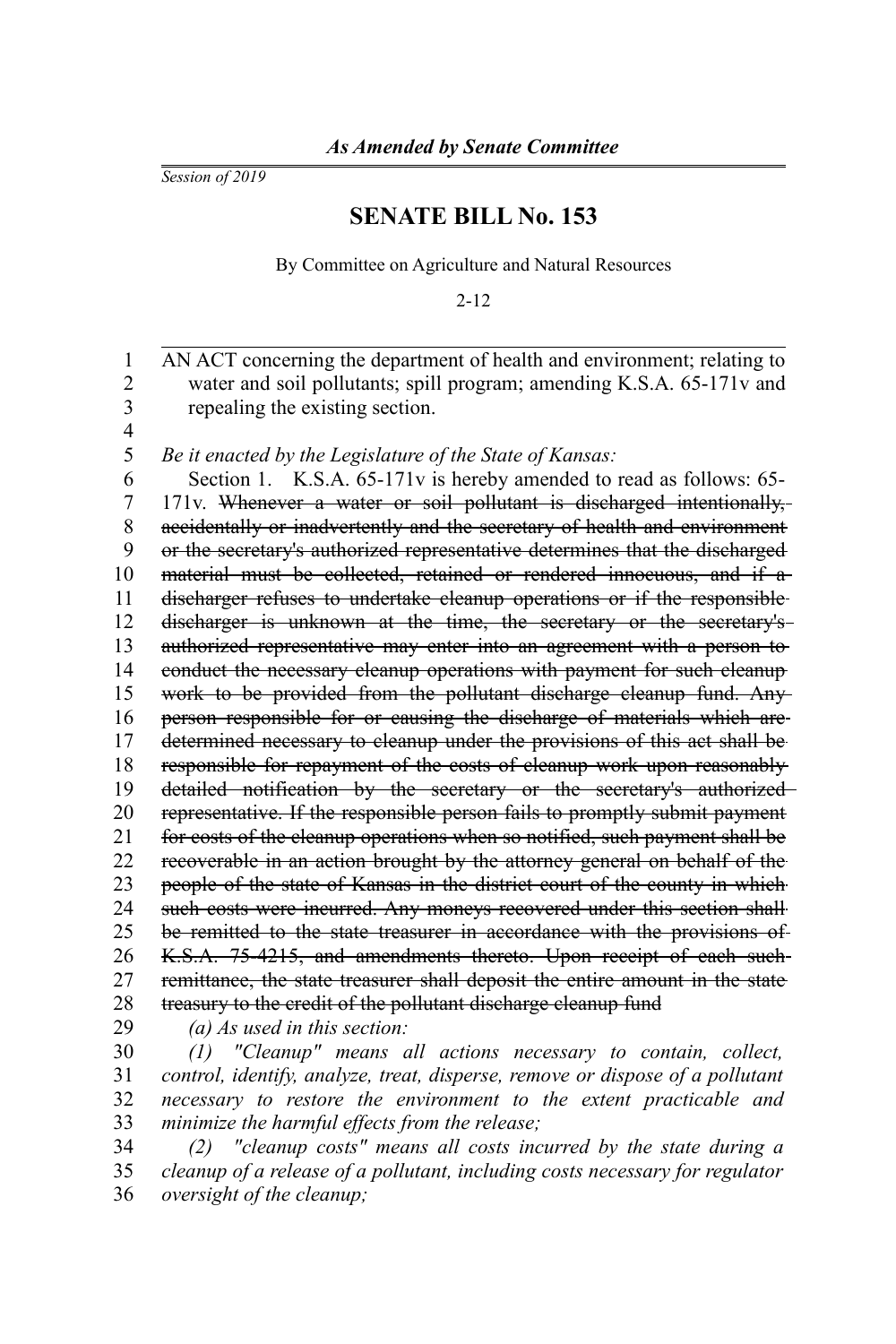*(3) "emergency" means any release that poses an imminent risk to public health or the environment;* 1 2

*(4) "person" means any individual, owner, operator, corporation, limited liability company, partnership, association, municipality, interstate agency, state agency or federal agency;* 3 4 5

*(5) "pollutant" means any substance that causes contamination or alteration of alters the natural physical, chemical or biological properties of any waters or soils of the state or is likely to create a nuisance or so as to render such waters or soils harmful, detrimental or injurious to public health, or to the plant, animal or aquatic life of the state or to other designated uses. "Pollutant" does not include any animal or crop waste or manure on an agricultural operation or in an agricultural facility; and* 6 7 8 9 10 11 12 13

*(6) "release" means any threatened or real emission, discharge, spillage, leakage, pumping, pouring, emptying, escape or dumping of a pollutant into or onto the waters or soil of the state, except when done in compliance with the conditions of a federal or state permit or in accordance with the product label or as part of normal agricultural activities*. 14 15 16 17 18 19

*(b) For the purpose of preventing water and soil pollution detrimental to public health or the environment, the secretary of health and environment shall:* 20 21 22

*(1) Adopt rules and regulations that, in the secretary's judgment, are necessary to respond to and report the release of a pollutant;* 23 24

*(2) designate a 24-hour statewide telephone number whereby the notice of any release of a pollutant may be made;* 25 26

*(3) provide minimum reportable quantities;*

*(4) order a person responsible for the release of a pollutant to perform a cleanup of the release; and* 28 29

*(5) take necessary action to perform a cleanup of a release if the person responsible for the release cannot be identified within a reasonable period of time.* 30 31 32 33

*(c) The secretary may:*

27

*(1) Provide technical guidance, oversight and assistance to other state agencies, political subdivisions of the state and other persons for the cleanup of and response to the release of a pollutant;* 34 35 36

*(2) take necessary action to perform a cleanup of a release of a pollutant if a person responsible for the release fails to take reasonable actions required by the secretary to perform a cleanup of the release; and* 37 38 39

*(3) perform a cleanup of a release of a pollutant if the release poses an emergency.* 40 41

*(d) (1) Whenever a pollutant is released intentionally, accidentally or inadvertently, the person responsible for the release shall be responsible* 42 43